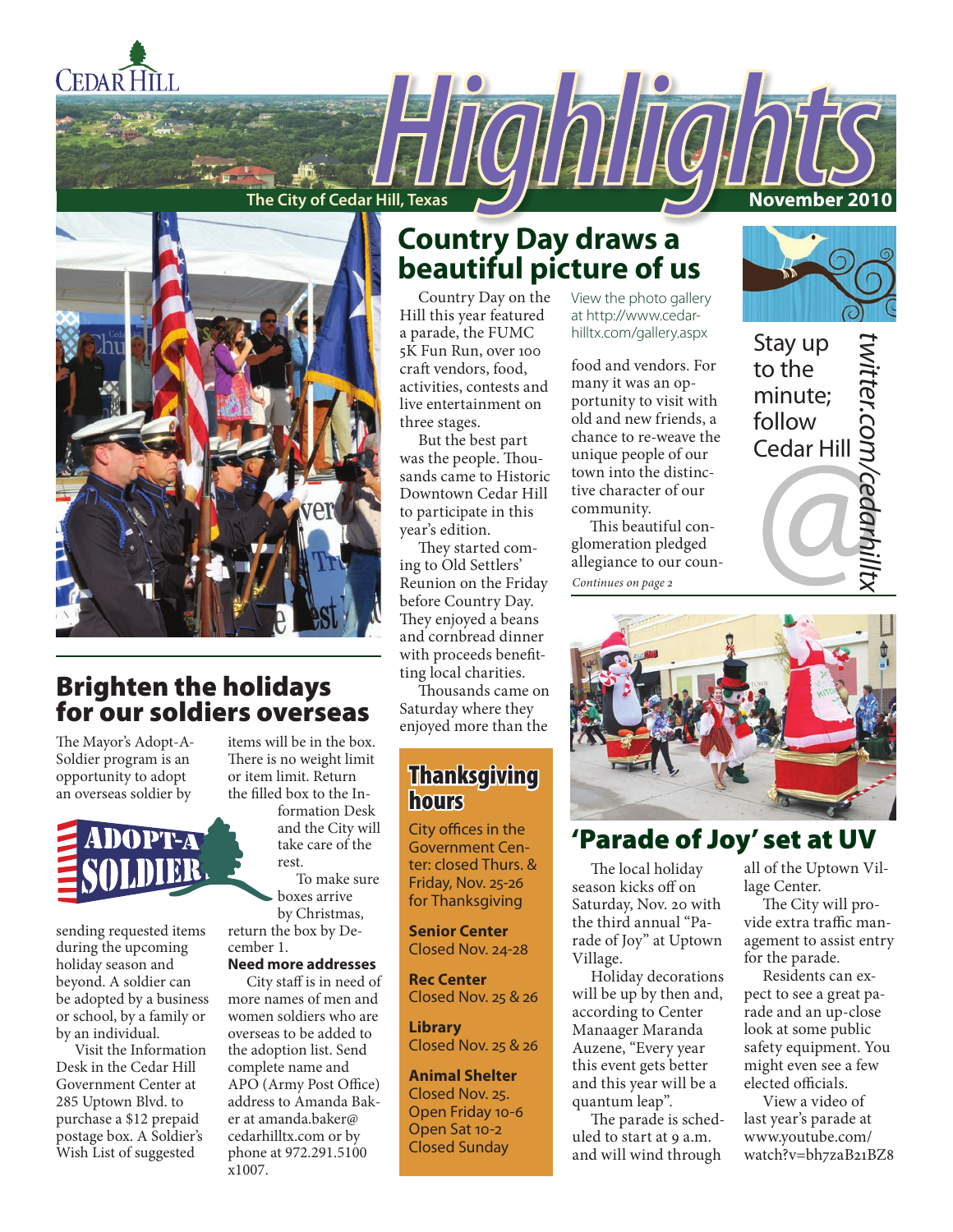## City gets \$2.5M to develop trails

The City of Cedar Hill has entered into an agreement with Dallas County to begin development and construction of the Red Oak Creek Trail.

Dallas County has granted Cedar Hill \$2.5 milllion for this project. As shown in the map, the proposed trail is made up of sev-

eral segments totaling over 3 miles.

The trail is expected to run North from Dot Thomas Park along Red Oak Creek to Virginia Weaver Park with an eastern extension to the Cedar Hill Recreation Center. Extending westward is a connection to the Cedar Trails Green Belt.

The trail is expected to be a 10-foot-wide paved surface. The City has set aside about



\$5o0,000 for lighting, signage and other improvements beyond the Dallas County grant.

The trail will be open to hikers, joggers, cyclists, walkers and in-line skaters. Students and school employees will be able to access W.S. Permenter Middle School, Plummer Elementary and Cedar Hill High School.

Corridor residents

will find the trail a convenient way to access public schools, park properties and the the Cedar Hill Recreation Center.

Design development is expected to begin soon with construction expected in 2012.

To see more maps of the Red Oak Creek Trail and a map of the City's 2006 Trails Master Plan, please visit www.cedarhilltx.com/ index.aspx?nid=1332.

## New Speakers Bureau increases transparency

If you would like to request a speaker for your neighborhood or civic organization meeting see "In the Spotlight' on the front page of the City website. Complete the online request form and a City staffer will contact you. We will make every effort to accommodate your request for a speaker.

Our knowledgeable City staff, elected officials, department directors and others are available to make presentations, apprise your organization of city services and programs, or simply address questions and concerns you make have about your local government.

The City of Cedar Hill prides itself on delivering the highest quality municipal services to our citizens and customers consistent with our community values. One of the best ways for us to make sure we are fulfilling our mission is to maintain open lines of communication between our citizens and City Hall. We are constantly seeking opportunities to network and build meaningful relationships with residents and businesses in the community and we are committed to making sure your voice is heard.



The Tri-City Animal Shelter is once again participating in the Santa Claws pictures at Petsmart in Duncanville. During the first three weekends in December between 11 a.m. and 4 p.m., you can bring your furry friends and have their pictures taken with Santa. All of the proceeds of the pictures go to benefit the Tri-City Animal Shelter. Petsmart is at 2964 W Wheatland Rd next to Sam's Club. For more information call the store at 972.283.3600 or the shelter at 972.291.5335.

#### Shelter Benefit collects over \$13K

Thanks to support from the communities of Cedar Hill, DeSoto and Duncanville, this year's gala generated over \$13,000 to benefit the animals in the Tri-Cities Animal Shelter.

This event would not have been a success without the generosity and support of the citizens, businesses, City Council members and Mayors of our three cities.

The highlight of the event was during the live auction when the Mayors offered themselves up for auction creating a mock bidding war between the cities. Watch for information about and plan to attend next year's gala.

## Country Day

*From front page*

try's flag, they honored families who have loved ones serving in the military.

Dozens of local groups, businesses and politicians made up a parade full of treats and surprises.

Booths, displays and presentations provided something for every age and interest.

The efforts of Iimmie Ruth White and Jessica Hahn, cochairs of Friends of Country Day, and the hundreds of volunteers and sponsored are very much appreciated.

#### Lost child found by Community Emergency Response Team volunteer

On a recent evening, the Cedar Hill Police Department received a frantic call about a lost child.

Only 9 years old, the girl was reported mssing after 8 p.m.

Responders for the search included police officers, a K-9 unit, a group of firefighters, friends, neighbors, and volunteers from Cedar Hill's Community Emergency Response Team (CERT).

CERT Coordinator Clark Stephenson said every CERT volunteer

that he called that evening responded to help in the search.

Teams spread out from the child's home searching in the dark with flashlights..

After several tense hours, a team including fire fighters and a CERT volunteer found the child sleeping in a grove of cedar trees just a few blocks from her home.

To learn how benefit your community as a part of CERT, please visit www.cedarhilltx. com/CERT.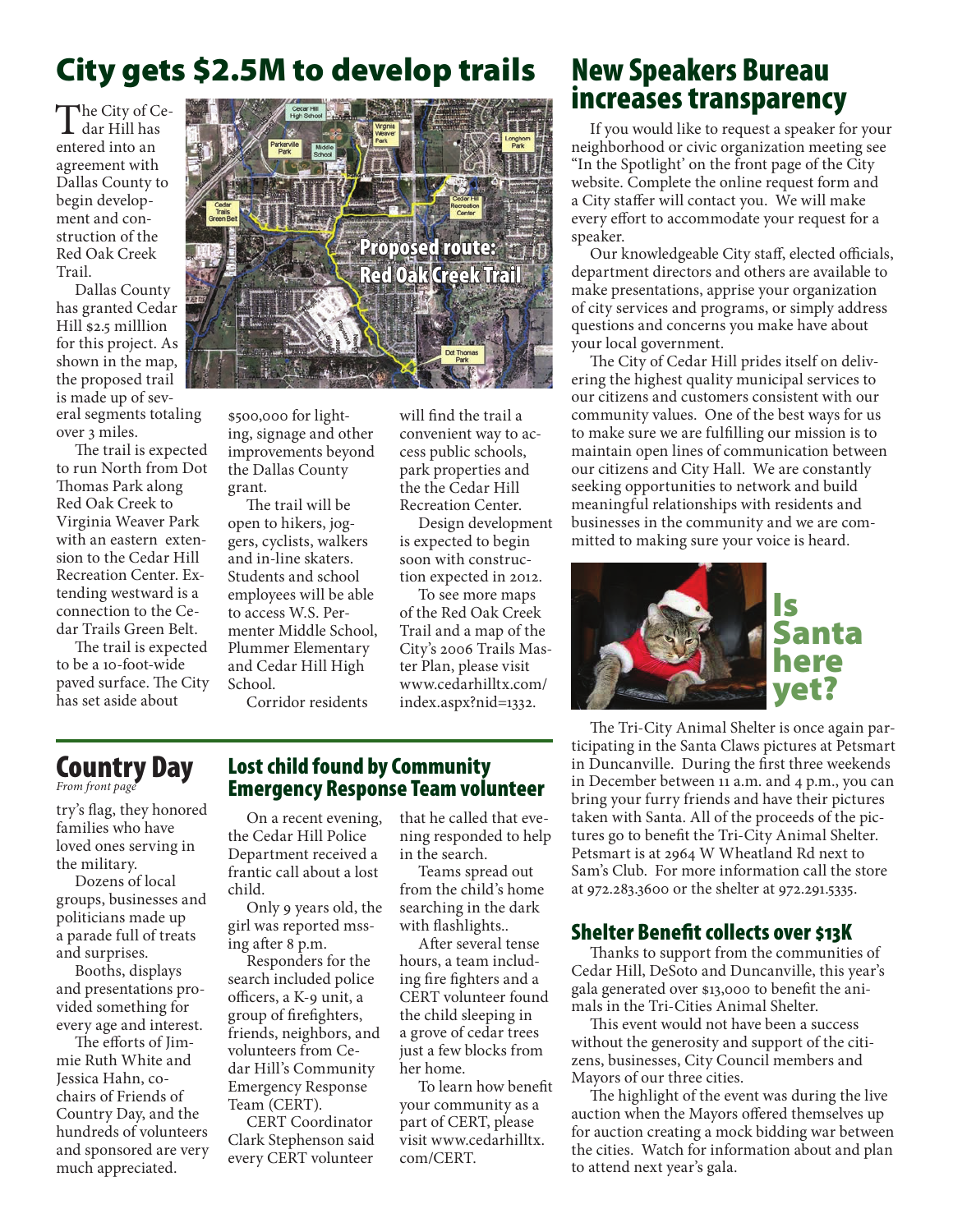

**Above** map shows residential trash pick up days in Cedar Hill. Recycling is picked up in green tubs every Wednesday.

**Below** is the brush pick up map. Each residence is picked up once a month. If, for example, your area is marked "Brush Week 2" your brush will be picked up at the street starting on the second Monday of the month. For more information on trash,/recycling/landfill, please visit www.cedarhilltx.com/index.aspx?nid=882





### City honors S.T.A.R students

Above, Mayor Pro Tem Daniel Haydin presents a plaque and Star award to Emmanuel Pina, sixth grade student of Belt Line Intermediate School.

Below, Council Member Chris Parvin admires S.T.A.R. student Taahira Walker, fourth-grader at Highlands Elementary School before presenting her awards.



## **Community Calendar**

### November

#### 20 'Parade of Joy'

9 am. at Uptown Village in Cedar Hill.

#### 25-26 City offices closed

City offices in the Government Center closed for Thanksgiving. The Senior Center, the Recreation Center, and the Zula B. Wylie will be closed both days as well, but the Tri-Cities Animal Shelter will be open Friday, Nov. 26 from 10 a.m. to 6 p.m.

### December

#### 2 Holiday on the Hill

6:30 - 8:30 p.m. in Pioneer Park, Historic Downtown Cedar HIll Annual tree-lighting and holiday celebration. Santa is expected to arrive on a fire truck, help Mayor Franke light the tree and pose with children for free photos taken by members of ELF & Friends.

#### 14 City Council meeting

6 p.m. Briefing Session, public meeting 7 p.m. City Council meeting Government Center, Cedar Hill Room

#### 24, 27, 31 City offices closed

City offices in the Government Center will be closed for the Christmas holiday on Friday, Dec. 24, Monday, Dec. 27 and for New Year's on Friday, Dec. 31.

#### **Speaking of calendars...**

**the 2011 Cedar Hill Museum of History calendar is now available for only \$10. Call 972.293.3806 for purchase loca- tions. The calendar contains a year's worth of historical photos, facts and helpful numbers. It makes a great gift.**



#### For the latest information on upcoming events, visit the City calendar on *www.cedarhilltx.com* Click on "View All" for more events.

**To submit your community organization's activity to be considered for this Community Calendar and to be listed on the City's website, please email complete info (including date, time, location, a contact number or email) to corky.brown@ cedarhilltx.com.**